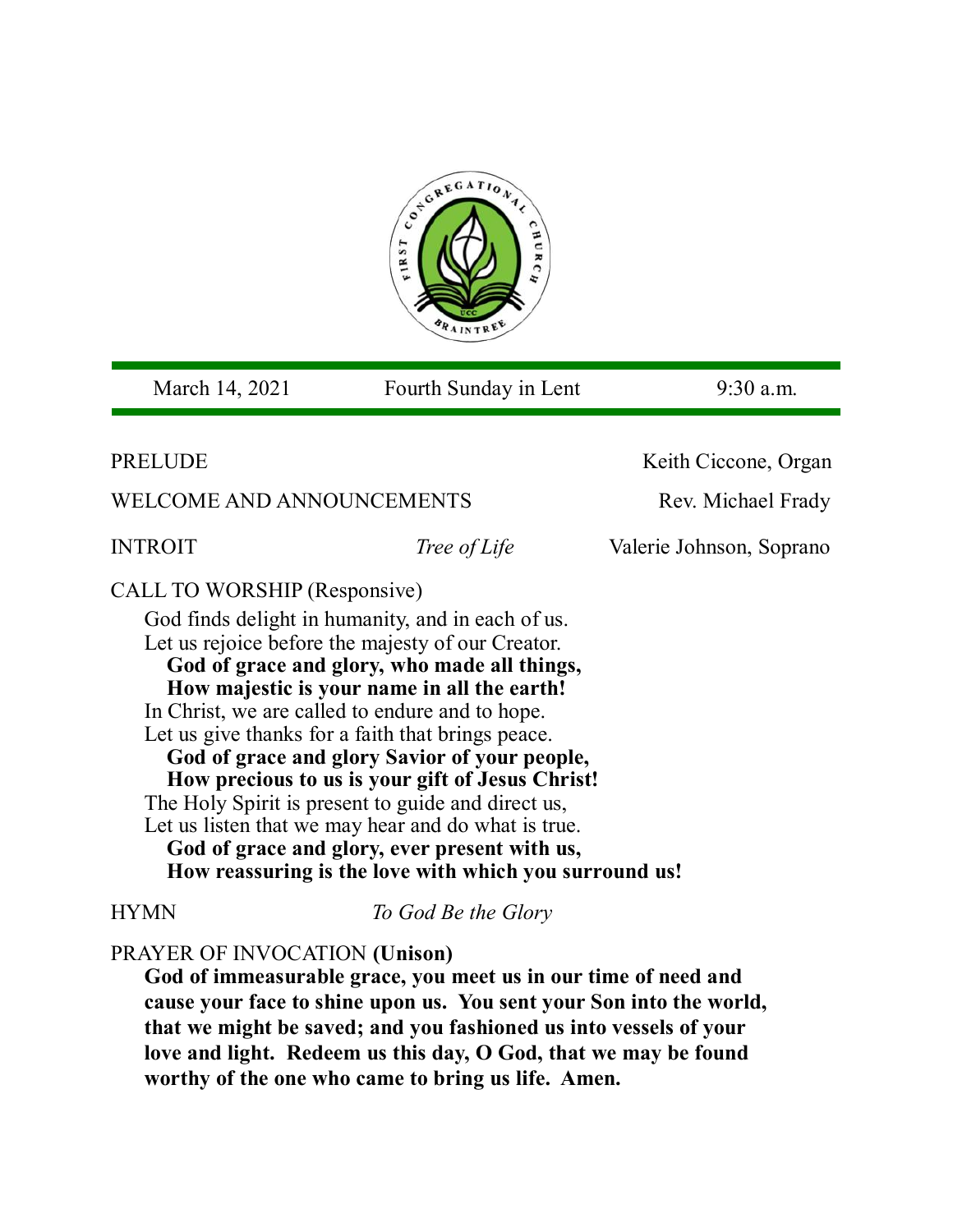#### GLORIA PATRI

*Glory be to the Father, and to the Son, and to the Holy Ghost. As it was in the beginning, is now and ever shall be. World without end. Amen. Amen.* 

| <b>SCRIPTURE READINGS</b> | Numbers $21:4-9$<br>John $3:14-16$ | Nancy Mills        |
|---------------------------|------------------------------------|--------------------|
| <b>SERMON</b>             | "Hope Lifted Up"                   | Rev. Michael Frady |
| <b>MUSIC RESPONSE</b>     | Lift High the Cross                |                    |

## PASTORAL PRAYER Rev. Suzy Aja Burba

#### LORD'S PRAYER

**Our Father, who art in heaven, hallowed be Thy name. Thy kingdom come, Thy will be done on earth as it is in heaven. Give us this day our daily bread, and forgive us our debts, as we forgive our debtors. And lead us not into temptation, but deliver us from evil. For Thine is the kingdom and the power and the glory for ever. Amen.**

HYMN *What Wondrous Love is This* 

#### DEDICATION OF OFFERINGS

#### \*DOXOLOGY

*Praise God, from whom all blessings flow. Praise Him, all creatures, here, below. Praise Him, above, ye heav'nly hosts. Praise Father, Son and Holy Ghost. Amen.*

### **\*PRAYER OF DEDICATION**

**Gracious God, we are grateful for wisdom, for beauty, for the ways in which we see your glory in all creation. Most of all, we thank you for caring for us and for entrusting to us the ministry of caring for the earth and for one another. May these offerings extend our faith in you, our Creator Savior, and Sustainer. Amen.**

| <b>HYMN</b>        |  |
|--------------------|--|
| <b>BENEDICTION</b> |  |
| POSTLUDE           |  |

*For the Healing of the Nations*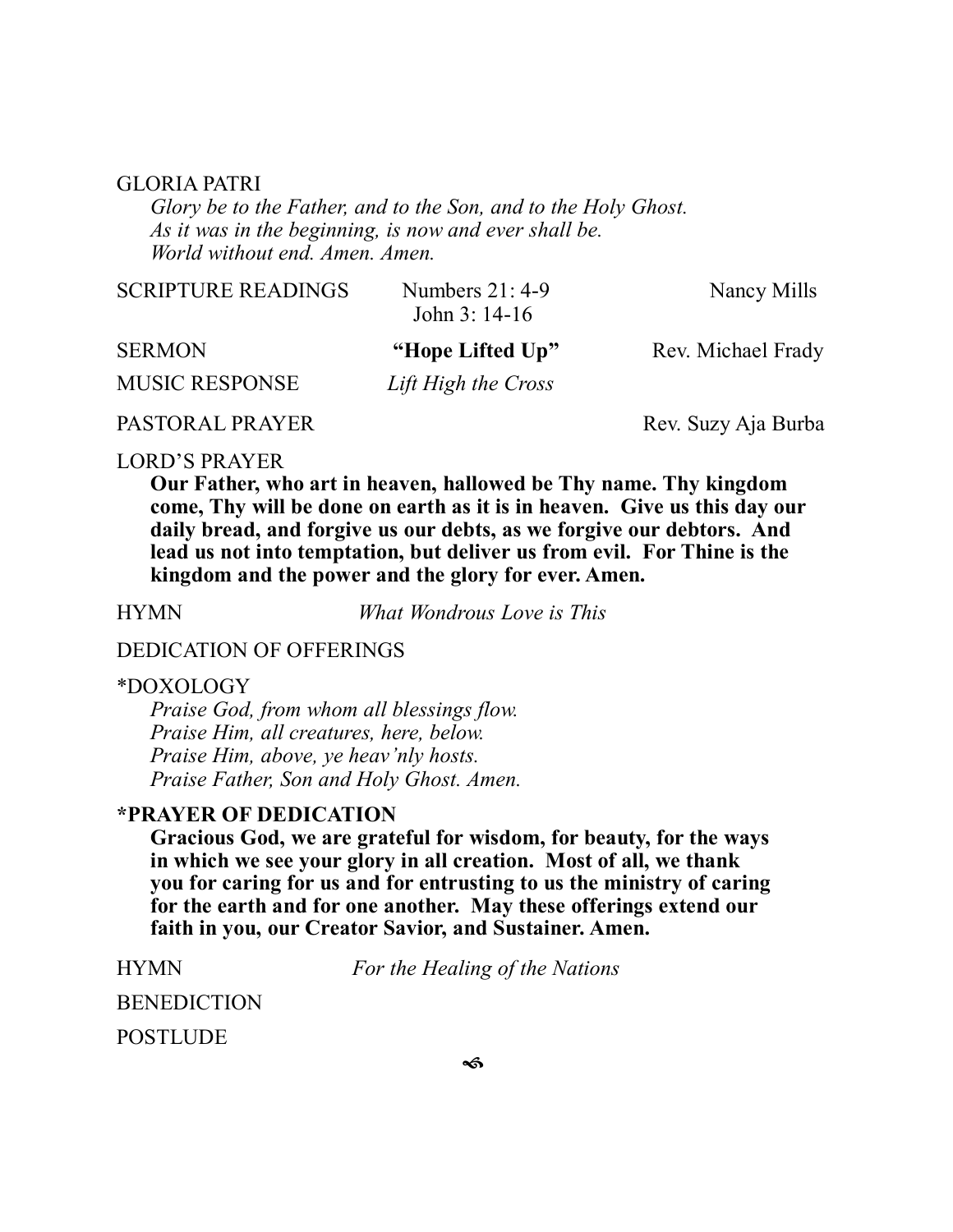## **First Church Braintree Announcements**



# **Easter Flower Orders**

**Deadline to order is Thursday, March 18th**

[Click here to download the order form.](file:///C:/Users/fccbr/Documents/Flower orders/Easter order form 2021.pdf)

Or order online: www.firstchurchbraintree.com

**Zoom Coffee Hour** Sunday, March 14 at 11am Join Zoom Meeting <https://us02web.zoom.us/j/8549377165?pwd=QmRBUXh5TTdrV0l6VGovNEZWRFcwUT09> Meeting ID: 854 937 7165 Passcode: FCC1707

**Youth Group** Sunday, March 14 at 1pm on Zoom

**Upcoming Meetings (all on Zoom) Leadership—**Tuesday, March 16 at 7:00pm **PRUDENTIAL—Tuesday, April 6 at 7:00pm Worship Ministry—**Tuesday, April 13 at 7:00pm

**The next "Drive and Drop" Food Drive is Wednesday, April 7th from 5:00 - 7:00pm**  Grocery Gift Cards are always welcome!

### **Return to in-person worship is coming soon! Palm Sunday, March 28th at 9:30 am**

Space is limited. Please register online if you wish to attend. The worship service will also be live-streamed so you can continue to "attend" from your own home if you wish.